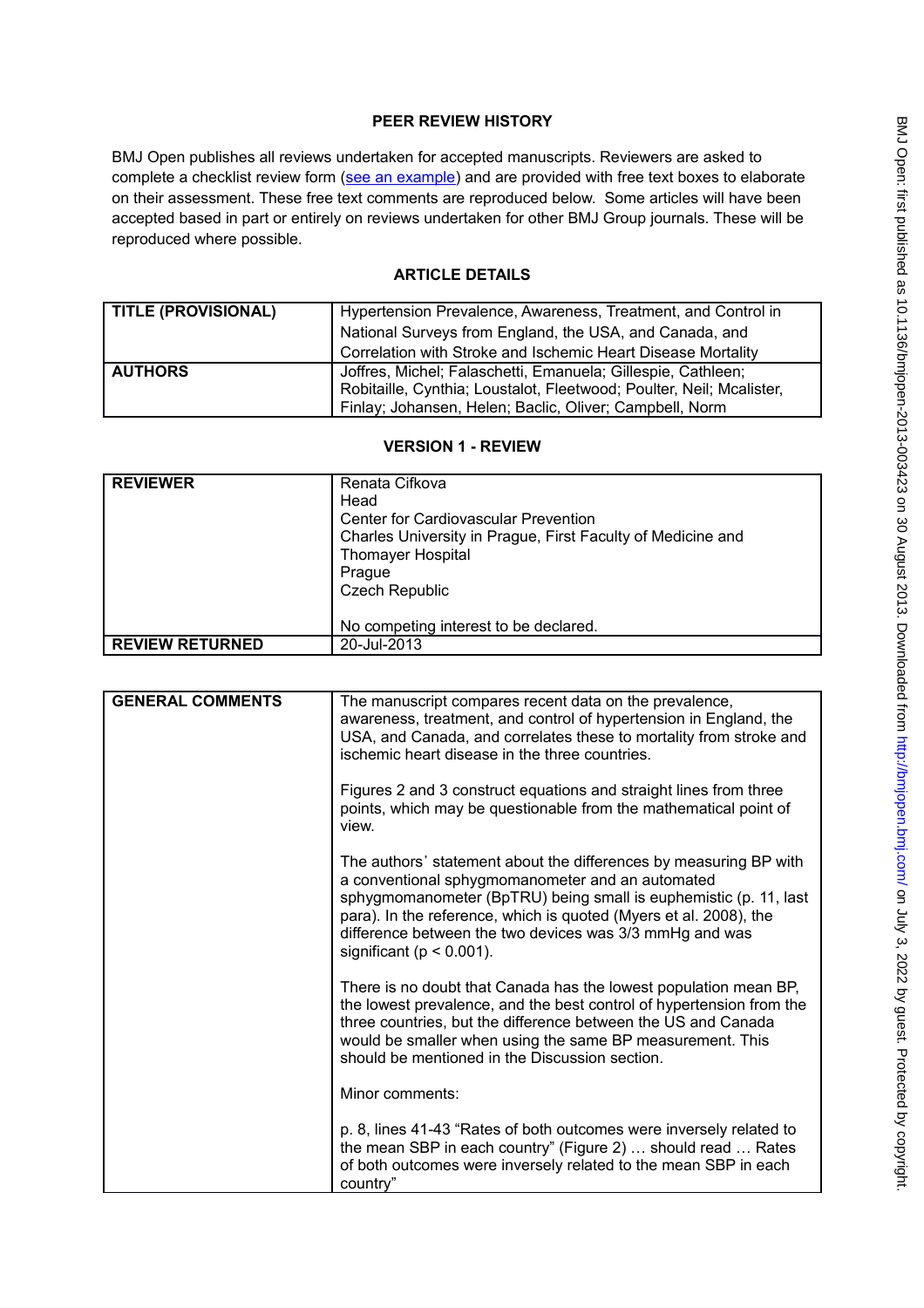| Figure 3 has a wrong heading "Stroke and IHD mortality by country<br>prevalence of hypertension awareness, treatment and control"<br>should read  "Stroke and IHD mortality by country prevalence of<br>hypertension awareness, treatment and control in treated<br>individuals." |
|-----------------------------------------------------------------------------------------------------------------------------------------------------------------------------------------------------------------------------------------------------------------------------------|
| Figure 3, last column, description of the horizontal axis should be<br>corrected as follows:<br>"Control of hypertension in treated individuals by sex"                                                                                                                           |
| Figure 3, last column, upper field  "UK" with the diamond symbol<br>should be replaced by "England"                                                                                                                                                                               |

| <b>REVIEWER</b>        | Dr Wayne Sunman<br><b>Consultant Stroke Physician</b><br>Nottingham University Hospitals NHS Trust<br>United Kingdom |
|------------------------|----------------------------------------------------------------------------------------------------------------------|
|                        | No competing interests. I have known Prof Poulter since working at<br>St Mary's Hospital, London in 1988.            |
| <b>REVIEW RETURNED</b> | 24-Jul-2013                                                                                                          |

| THE STUDY               | In table 1, the meaning of multistage is unclear.<br>Typos: line 10 page 4, "country" should be "country's" and line 10<br>page 21, "no" should be "not" and in line 1 page 24 (Appendix 1),<br>the table title might be clearer if "Distribution of" is replaced by just<br>"Mean".                                                                                                                                                                       |
|-------------------------|------------------------------------------------------------------------------------------------------------------------------------------------------------------------------------------------------------------------------------------------------------------------------------------------------------------------------------------------------------------------------------------------------------------------------------------------------------|
| <b>GENERAL COMMENTS</b> | You made no specific reference to the differences in blood pressures<br>in the in the 20 to 24 year olds. There is a large difference, which<br>then persists through life (appreciating that we not in fact pursuing a<br>cohort through life). I would have valued your comments on this; I<br>wonder if you might have changed the emphasis of your conclusions<br>a little. What is known of the lifestyles of young adults in the three<br>countries? |

## **VERSION 1 – AUTHOR RESPONSE**

First, we appreciate the reviewers' comments and suggestions.

Reviewer: Renata Cifkova

"Figures 2 and 3 construct equations and straight lines from three points, which may be questionable from the mathematical point of view. "

While constructing a line with three points has some limitations, we stated the level of significance needed, and added this limitation on page 12 "We acknowledge the limitation of using three points for our mortality graphs, which require a high level of correlation to be statistically significant."

"The authors᾿ statement about the differences by measuring BP with a conventional sphygmomanometer and an automated sphygmomanometer (BpTRU) being small is euphemistic (p. 11, last para). In the reference, which is quoted (Myers et al. 2008), the difference between the two devices was 3/3 mmHg and was significant (p < 0.001). "

This is still a small difference, and we agree that it can make a difference in terms of prevalence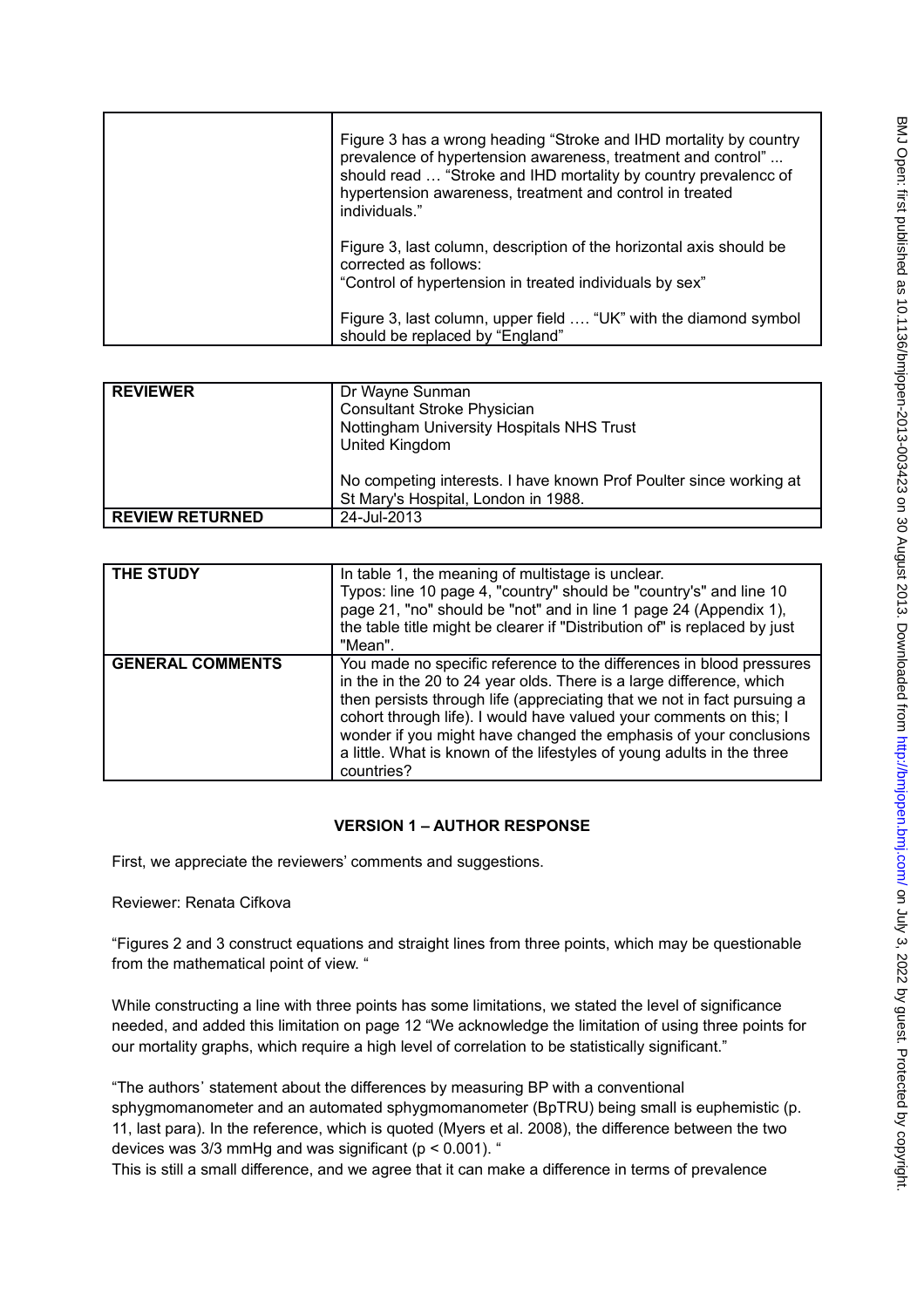figures. Whether this difference is statistically significant or not depends on the sample size. We replaced "small" with "relatively small".

There is no doubt that Canada has the lowest population mean BP, the lowest prevalence, and the best control of hypertension from the three countries, but the difference between the US and Canada would be smaller when using the same BP measurement. This should be mentioned in the Discussion section.

We added after relatively small "but might reduce the differences between the US and Canada"

Minor comments:

"p. 8, lines 41-43 "Rates of both outcomes were inversely related to the mean SBP in each country" (Figure 2) … should read … Rates of both outcomes were inversely related to the mean SBP in each country" "

It is not clear what is meant by this comment. Reference to (Figure 2) seems relevant in this context.

"Figure 3 has a wrong heading "Stroke and IHD mortality by country prevalence of hypertension awareness, treatment and control" ... should read … "Stroke and IHD mortality by country prevalencc of hypertension awareness, treatment and control in treated individuals."

Figure 3 refers to all individuals with hypertension, not just those treated. "Figure 3, last column, description of the horizontal axis should be corrected as follows: "Control of hypertension in treated individuals by sex"

Same comment as above, this refers to all hypertensives, not just those treated.

"Figure 3, last column, upper field …. "UK" with the diamond symbol should be replaced by "England" Replaced

Reviewer: Dr Wayne Sunman

"In table 1, the meaning of multistage is unclear."

We removed the heading "frame" to avoid the confusion and removed postal code in the column as it could be unclear. Now multistage refers to"Sampling" in the column heading.

"Typos: line 10 page 4, "country" should be "country's" and line 10 page 21, "no" should be "not" and in line 1 page 24 (Appendix 1), the table title might be clearer if "Distribution of" is replaced by just "Mean"."

Changes made

"You made no specific reference to the differences in blood pressures in the in the 20 to 24 year olds. There is a large difference, which then persists through life (appreciating that we not in fact pursuing a cohort through life). I would have valued your comments on this; I wonder if you might have changed the emphasis of your conclusions a little. What is known of the lifestyles of young adults in the three countries?"

This is an important point and we added comments in the abstract and the discussion, with two additional references. We also added in the conclusion "A greater focus on prevention of high blood pressure in the younger age groups is also necessary".

However we did not find data on the differences in lifestyle in young adults in the 3 countries, outside